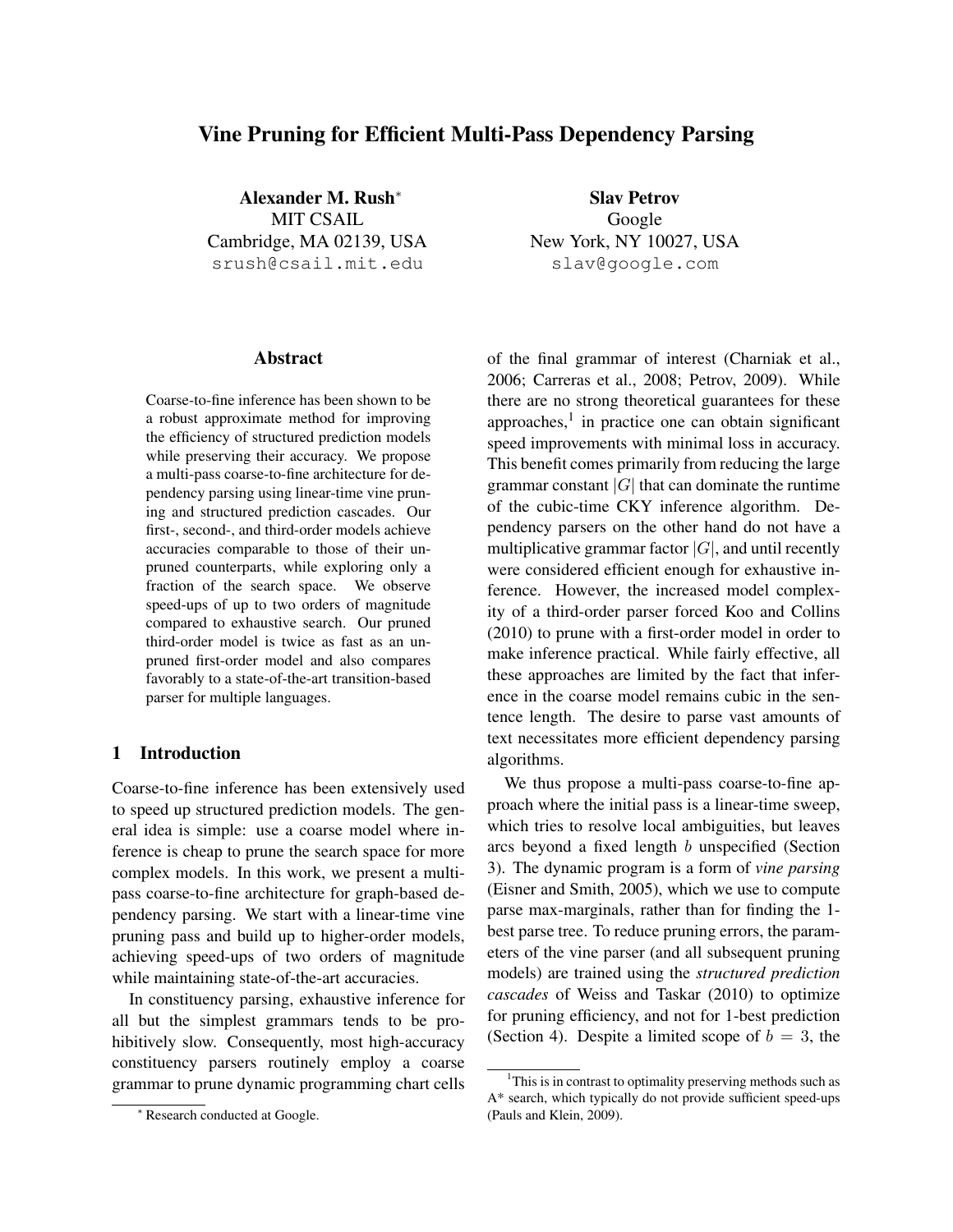vine pruning pass is able to preserve  $>98\%$  of the correct arcs, while ruling out ∼86% of all possible arcs. Subsequent  $i$ -th order passes introduce larger scope features, while further constraining the search space. In Section 5 we present experiments in multiple languages. Our coarse-to-fine first-, second-, and third-order parsers preserve the accuracy of the unpruned models, but are faster by up to two orders of magnitude. Our pruned third-order model is faster than an unpruned first-order model, and compares favorably in speed to the state-of-the-art transitionbased parser of Zhang and Nivre (2011).

It is worth noting the relationship to greedy transition-based dependency parsers that are also linear-time (Nivre et al., 2004) or quadratic-time (Yamada and Matsumoto, 2003). It is their success that motivates building explicitly trained, linear-time pruning models. However, while a greedy solution for arc-standard transition-based parsers can be computed in linear-time, Kuhlmann et al. (2011) recently showed that computing exact solutions or (max-)marginals has time complexity  $O(n^4)$ , making these models inappropriate for coarse-to-fine style pruning. As an alternative, Roark and Hollingshead (2008) and Bergsma and Cherry (2010) present approaches where individual classifiers are used to prune chart cells. Such approaches have the drawback that pruning decisions are made locally and therefore can rule out all valid structures, despite explicitly evaluating  $O(n^2)$  chart cells. In contrast, we make pruning decisions based on global parse max-marginals using a vine pruning pass, which is linear in the sentence length, but nonetheless guarantees to preserve a valid parse structure.

### 2 Motivation & Overview

The goal of this work is fast, high-order, graphbased dependency parsing. Previous work on constituency parsing demonstrates that performing several passes with increasingly more complex models results in faster inference (Charniak et al., 2006; Petrov and Klein, 2007). The same technique applies to dependency parsing with a cascade of models of increasing order; however, this strategy is limited by the speed of the simplest model. The algorithm for first-order dependency parsing (Eisner, 2000) already requires  $O(n^3)$  time, which Lee



Figure 1: (a) Heat map indicating how likely a particular head position is for each modifier position. Greener/darker is likelier. (b) Arc length frequency for three common modifier tags. Both charts are computed from all sentences in Section 22 of the PTB.

(2002) shows is a practical lower bound for parsing of context-free grammars. This bound implies that it is unlikely that there can be an exhaustive parsing algorithm that is asymptotically faster than the standard approach.

We thus need to leverage domain knowledge to obtain faster parsing algorithms. It is well-known that natural language is fairly linear, and most headmodifier dependencies tend to be short. This property is exploited by transition-based dependency parsers (Yamada and Matsumoto, 2003; Nivre et al., 2004) and empirically demonstrated in Figure 1. The heat map on the left shows that most of the probability mass of modifiers is concentrated among nearby words, corresponding to a diagonal band in the matrix representation. On the right we show the frequency of arc lengths for different modifier partof-speech tags. As one can expect, almost all arcs involving adjectives (ADJ) are very short (length 3 or less), but even arcs involving verbs and nouns are often short. This structure suggests that it may be possible to disambiguate most dependencies by considering only the "banded" portion of the sentence.

We exploit this linear structure by employing a variant of vine parsing (Eisner and Smith, 2005).<sup>2</sup> Vine parsing is a dependency parsing algorithm that considers only close words as modifiers. Because of this assumption it runs in linear time. Of course, any parse tree with hard limits on dependency lengths will contain major parse errors. We therefore use the

 $2$ The term vine parsing is a slight misnomer, since the underlying vine models are as expressive as finite-state automata. However, this allows them to circumvent the cubic-time bound.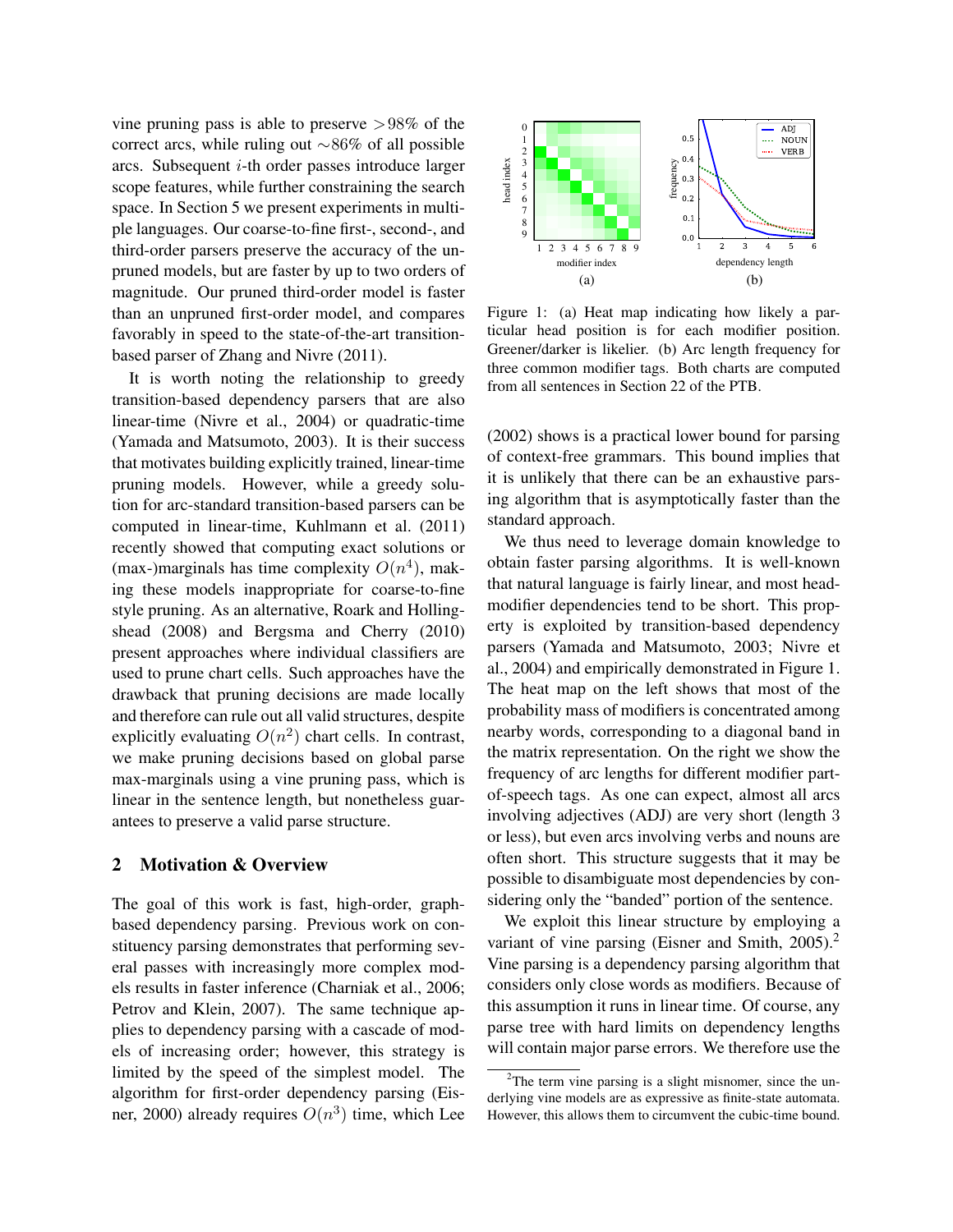

Figure 2: Multi-pass pruning with a vine, first-order, and second-order model shown as dependencies and filtered index sets after each pass. Darker cells have higher max-marginal values, while empty cells represent pruned arcs.

vine parser only for pruning and augment it to allow arcs to remain unspecified (by including so called *outer* arcs). The vine parser can thereby eliminate a possibly quadratic number of arcs, while having the flexibility to defer some decisions and preserve ambiguity to be resolved by later passes. In Figure 2 for example, the vine pass correctly determined the head-word of *McGwire* as *neared*, limited the headword candidates for *fans* to *neared* and *went*, and decided that the head-word for *went* falls outside the band by proposing an outer arc. A subsequent firstorder pass needs to score only a small fraction of all possible arcs and can be used to further restrict the search space for the following higher-order passes.

#### 3 Graph-Based Dependency Parsing

Graph-based dependency parsing models factor all valid parse trees for a given sentence into smaller units, which can be scored independently. For instance, in a first-order factorization, the units are just dependency arcs. We represent these units by an index set  $\mathcal I$  and use binary vectors  $\mathcal Y \subset \{0,1\}^{|\mathcal I|}$  to specify a parse tree  $y \in Y$  such that  $y(i) = 1$  iff the index  $i$  exists in the tree. The index sets of higherorder models can be constructed out of the index sets of lower-order models, thus forming a hierarchy that we will exploit in our coarse-to-fine cascade.

The inference problem is to find the 1-best parse tree arg max<sub> $y \in Y$ </sub>  $y \cdot w$ , where  $w \in R^{|\mathcal{I}|}$  is a weight vector that assigns a score to each index  $i$  (we discuss how  $w$  is learned in Section 4). A generalization of the 1-best inference problem is to find the max-marginal score for each index  $i$ . Maxmarginals are given by the function  $M : \mathcal{I} \to \mathcal{Y}$  defined as  $M(i; \mathcal{Y}, w) = \arg \max_{u \in \mathcal{Y}: y(i) = 1} y \cdot w$ . For first-order parsing, this corresponds to the best parse utilizing a given dependency arc. Clearly there are exponentially many possible parse tree structures, but fortunately there exist well-known dynamic programming algorithms for searching over all possible structures. We review these below, starting with the first-order factorization for ease of exposition.

Throughout the paper we make use of some basic mathematical notation. We write  $[c]$  for the enumeration  $\{1, \ldots, c\}$  and  $[c]_a$  for  $\{a, \ldots, c\}$ . We use  $1[c]$  for the indicator function, equal to 1 if condition  $c$  is true and 0 otherwise. Finally we use  $[c]_+ = \max\{0, c\}$  for the positive part of c.

#### 3.1 First-Order Parsing

The simplest way to index a dependency parse structure is by the individual arcs of the parse tree. This model is known as first-order or arc-factored. For a sentence of length  $n$  the index set is:

$$
\mathcal{I}_1 = \{(h, m) : h \in [n]_0, m \in [n]\}
$$

Each dependency tree has  $y(h, m) = 1$  iff it includes an arc from head  $h$  to modifier  $m$ . We follow common practice and use position 0 as the pseudo-root (\*) of the sentence. The full set  $\mathcal{I}_1$  has cardinality  $|\mathcal{I}_1| = O(n^2).$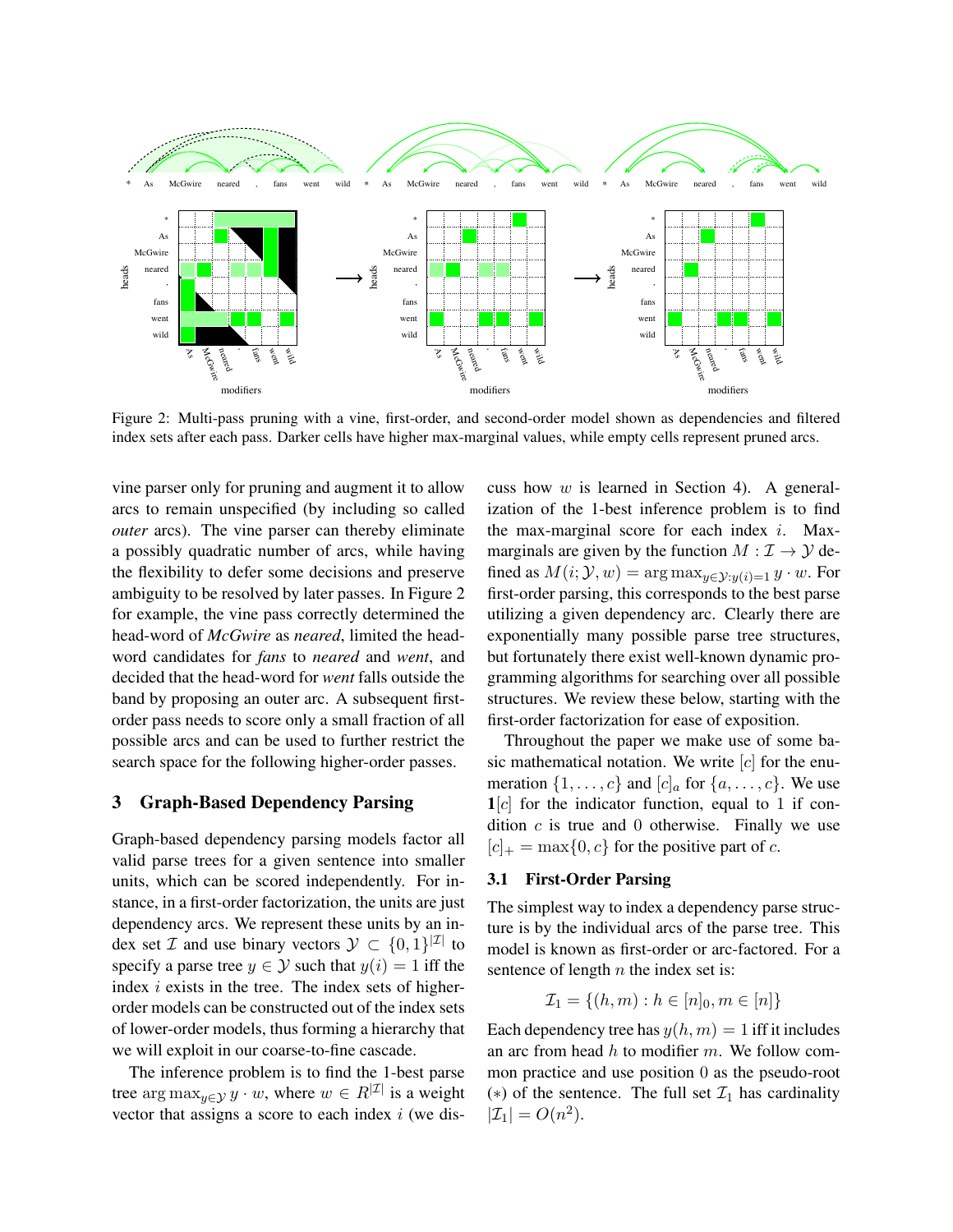

Figure 3: Parsing rules for first-order dependency parsing. The complete items  $C$  are represented by triangles and the incomplete items I are represented by trapezoids. Symmetric left-facing versions are also included.

The first-order bilexical parsing algorithm of Eisner (2000) can be used to find the best parse tree and max-marginals. The algorithm defines a dynamic program over two types of items: *incomplete* items  $I(h, m)$  that denote the span between a modifier m and its head h, and *complete* items  $C(h, e)$  that contain a full subtree spanning from the head  $h$  and to the word  $e$  on one side. The algorithm builds larger items by applying the composition rules shown in Figure 3. Rule 3(a) builds an incomplete item  $I(h, m)$  by attaching m as a modifier to h. This rule has the effect that  $y(h, m) = 1$  in the final parse. Rule 3(b) completes item  $I(h, m)$  by attaching item  $C(m, e)$ . The existence of  $I(h, m)$ implies that  $m$  modifies  $h$ , so this rule enforces that the constituents of  $m$  are also constituents of  $h$ .

We can find the best derivation for each item by adapting the standard CKY parsing algorithm to these rules. Since both rule types contain three variables that can range over the entire sentence  $(h, m, e \in [n]_0)$ , the bottom-up, inside dynamic programming algorithm requires  $O(n^3)$  time. Furthermore, we can find max-marginals with an additional top-down outside pass also requiring cubic time. To speed up search, we need to filter indices from  $\mathcal{I}_1$ and reduce possible applications of Rule 3(a).

#### 3.2 Higher-Order Parsing

Higher-order models generalize the index set by using siblings s (modifiers that previously attached to a head word) and grandparents  $g$  (head words above the current head word). For compactness, we use  $q_1$ for the head word and  $s_{k+1}$  for the modifier and parameterize the index set to capture arbitrary higher-



Figure 4: Additional rules for vine parsing. Vine left  $(V_{\leftarrow})$  items are pictured as right-facing triangles and vine right  $(V_{\rightarrow})$  items are marked trapezoids. Each new item is anchored at the root and grows to the right.

order decisions in both directions:

$$
\mathcal{I}_{k,l} = \{(g,s) : g \in [n]_0^{l+1}, s \in [n]^{k+1}\}
$$

where  $k + 1$  is the sibling order,  $l + 1$  is the parent order, and  $k + l + 1$  is the model order. The canonical second-order model uses  $\mathcal{I}_{1,0}$ , which has a cardinality of  $O(n^3)$ . Although there are several possibilities for higher-order models, we use  $\mathcal{I}_{1,1}$  as our third-order model. Generally, the parsing index set has cardinality  $|\mathcal{I}_{k,l}| = O(n^{2+k+l})$ . Inference in higher-order models uses variants of the dynamic program for first-order parsing, and we refer to previous work for the full set of rules. For second-order models with index set  $\mathcal{I}_{1,0}$ , parsing can be done in  $O(n^3)$  time (McDonald and Pereira, 2006) and for third-order models in  $O(n^4)$  time (Koo and Collins, 2010). Even though second-order parsing has the same asymptotic time complexity as first-order parsing, inference is significantly slower due to the cost of scoring the larger index set.

We aim to prune the index set, by mapping each higher-order index down to a set of small set indices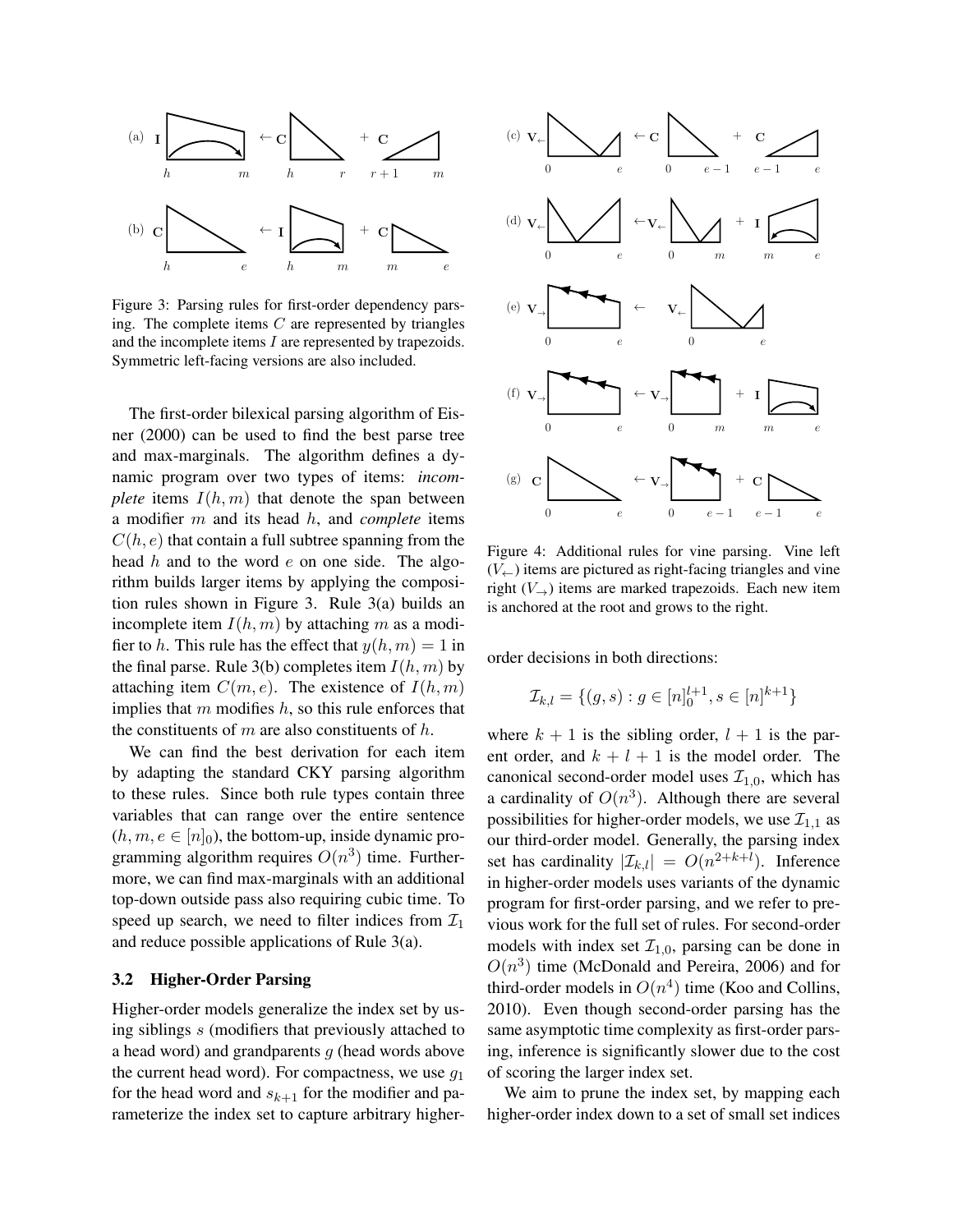that can be pruned using a coarse pruning model. For example, to use a first-order model for pruning, we would map the higher-order index to the individual indices for its arc, grandparents, and siblings:

$$
p_{k,l \to 1}(g, s) = \{(g_1, s_j) : j \in [k+1] \}
$$
  

$$
\cup \{(g_{j+1}, g_j) : j \in [l] \}
$$

The first-order pruning model can then be used to score these indices, and to produce a filtered index set  $F(\mathcal{I}_1)$  by removing low-scoring indices (see Section 4). We retain only the higher-order indices that are supported by the filtered index set:

$$
\{(g,s)\in\mathcal{I}_{k,l}:p_{k,l\to 1}(g,s)\subset F(\mathcal{I}_1)\}
$$

#### 3.3 Vine Parsing

To further reduce the cost of parsing and produce faster pruning models, we need a model with less structure than the first-order model. A natural choice, following Section 2, is to only consider "short" arcs:

$$
\mathcal{S} = \{(h, m) \in \mathcal{I}_1 : |h - m| \le b\}
$$

where  $b$  is a small constant. This constraint reduces the size of the set to  $|S| = O(nb)$ .

Clearly, this index set is severely limited; it is necessary to have some long arcs for even short sentences. We therefore augment the index set to include *outer* arcs:

$$
\mathcal{I}_0 = \mathcal{S} \quad \cup \quad \{(d, m) : d \in \{\leftarrow, \rightarrow\}, m \in [n]\}
$$

$$
\cup \quad \{(h, d) : h \in [n]_0, d \in \{\leftarrow, \rightarrow\}\}
$$

The first set lets modifiers choose an outer headword and the second set lets head words accept outer modifiers, and both sets distinguish the direction of the arc. Figure 5 shows a right outer arc. The size of  $\mathcal{I}_0$  is linear in the sentence length. To parse the index set  $\mathcal{I}_0$ , we can modify the parse rules in Figure 3 to enforce additional length constraints ( $|h - e| \leq b$ for  $I(h, e)$  and  $|h - m| \leq b$  for  $C(h, m)$ ). This way, only indices in  $S$  are explored. Unfortunately, this is not sufficient since the constraints also prevent the algorithm from producing a full derivation, since no item can expand beyond length b.

Eisner and Smith (2005) therefore introduce vine parsing, which includes two new items, *vine left*,



Figure 5: An outer arc  $(1, \rightarrow)$  from the word "As" to possible right modifiers.

 $V_{\leftarrow}(e)$ , and *vine right*,  $V_{\rightarrow}(e)$ . Unlike the previous items, these new items are left-anchored at the root and grow only towards the right. The items  $V_+(e)$ and  $V_{\rightarrow}(e)$  encode the fact that a word e has not taken a close (within  $b$ ) head word to its left or right. We incorporate these items by adding the five new parsing rules shown in Figure 4.

The major addition is Rule 4(e) which converts a vine left item  $V_{\leftarrow}(e)$  to a vine right item  $V_{\rightarrow}(e)$ . This implies that word e has no close head to either side, and the parse has outer head arcs,  $y(\leftarrow, e) = 1$  or  $y(\rightarrow, e) = 1$ . The other rules are structural and dictate creation and extension of vine items. Rules 4(c) and 4(d) create vine left items from items that cannot find a head word to their left. Rules 4(f) and  $4(g)$  extend and finish vine right items. Rules  $4(d)$ and 4(f) each leave a head word incomplete, so they may set  $y(e, \leftarrow) = 1$  or  $y(m, \rightarrow) = 1$  respectively. Note that for all the new parse rules,  $e \in [n]_0$ and  $m \in \{e - b \dots n\}$ , so parsing time of this so called vine parsing algorithm is linear in the sentence length  $O(nb^2)$ .

Alone, vine parsing is a poor model of syntax - it does not even score most dependency pairs. However, it can act as a pruning model for other parsers. We prune a first-order model by mapping first-order indices to indices in  $\mathcal{I}_0$ .

$$
p_{1\to 0}(h,m) = \begin{cases} \{(h,m)\} & \text{if } |h-m| \leq b\\ \{(\to, m), (h, \to)\} & \text{if } h < m\\ \{(\gets, m), (h, \gets)\} & \text{if } h > m \end{cases}
$$

The remaining first-order indices are then given by:

$$
\{(h,m)\in\mathcal{I}_1:p_{1\to 0}(h,m)\subset F(\mathcal{I}_0)\}\
$$

Figure 2 depicts a coarse-to-fine cascade, incorporating vine and first-order pruning passes and finishing with a higher-order parse model.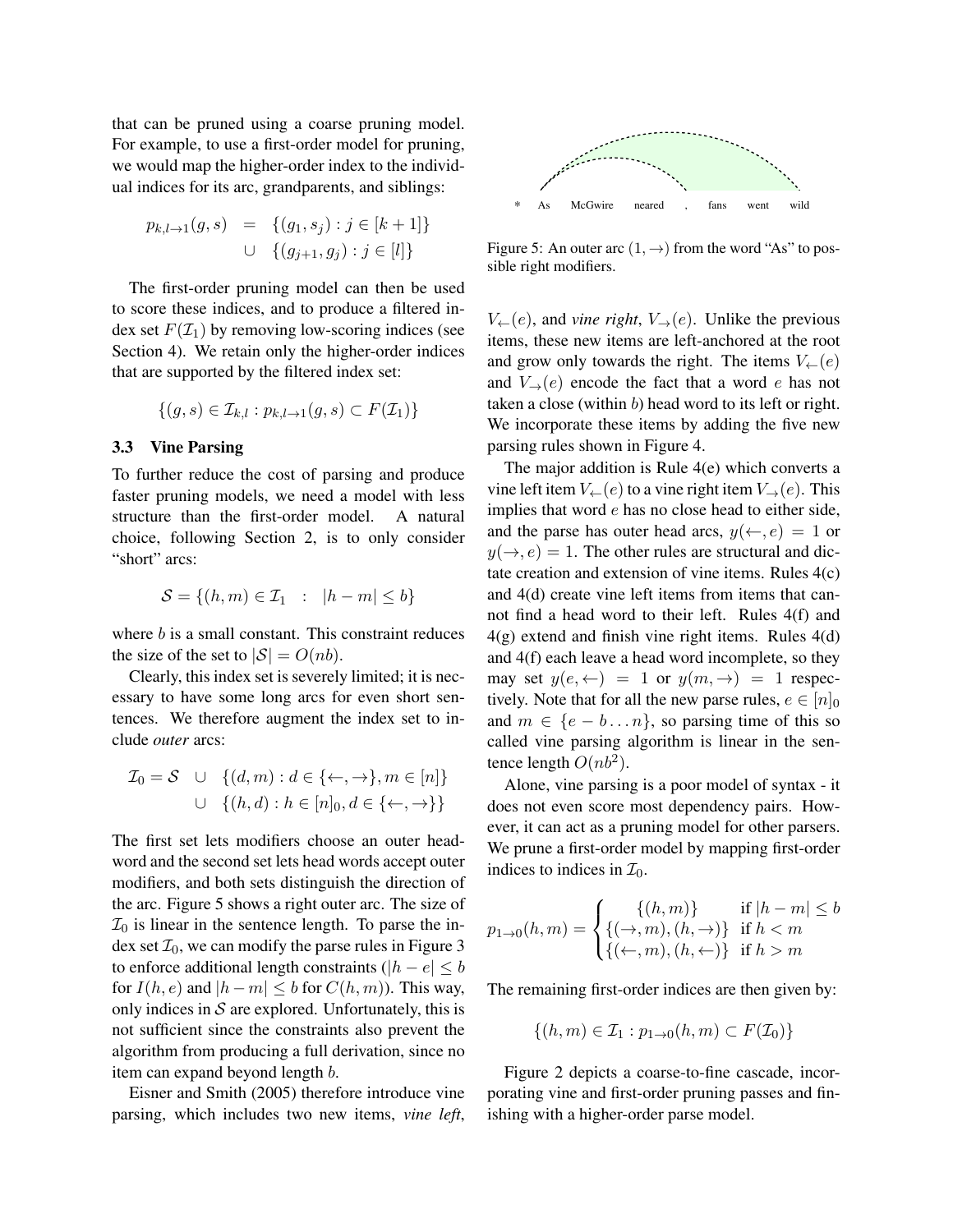#### 4 Training Methods

Our coarse-to-fine parsing architecture consists of multiple pruning passes followed by a final pass of 1-best parsing. The training objective for the pruning models comes from the prediction cascade framework of Weiss and Taskar (2010), which explicitly trades off pruning efficiency versus accuracy. The models used in the final pass on the other hand are trained for 1-best prediction.

### 4.1 Max-Marginal Filtering

At each pass of coarse-to-fine pruning, we apply an index filter function  $F$  to trim the index set:

$$
F(\mathcal{I}) = \{i \in \mathcal{I} : f(i) = 1\}
$$

Several types of filters have been proposed in the literature, with most work in coarse-to-fine parsing focusing on predicates that threshold the posterior probabilities. In structured prediction cascades, we use a non-probabilistic filter, based on the maxmarginal value of the index:

$$
f(i; \mathcal{Y}, w) = \mathbf{1}[ M(i; \mathcal{Y}, w) \cdot w < t_\alpha(\mathcal{Y}, w)]
$$

where  $t_{\alpha}(\mathcal{Y}, w)$  is a sentence-specific threshold value. To counteract the fact that the max-marginals are not normalized, the threshold  $t_{\alpha}(\mathcal{Y}, w)$  is set as a convex combination of the 1-best parse score and the average max-marginal value:

$$
t_{\alpha}(\mathcal{Y}, w) = \alpha \max_{y \in \mathcal{Y}} (y \cdot w)
$$
  
+ 
$$
(1 - \alpha) \frac{1}{|\mathcal{I}|} \sum_{i \in \mathcal{I}} M(i; \mathcal{Y}, w) \cdot w
$$

where the model-specific parameter  $0 \le \alpha \le 1$  is the tradeoff between  $\alpha = 1$ , pruning all indices i not in the best parse, and  $\alpha = 0$ , pruning all indices with max-marginal value below the mean.

The threshold function has the important property that for any parse y, if  $y \cdot w \ge t_\alpha(\mathcal{Y}, w)$  then  $y(i) =$ 1 implies  $f(i) = 0$ , i.e. if the parse score is above the threshold, then none of its indices will be pruned.

### 4.2 Filter Loss Training

The aim of our pruning models is to filter as many indices as possible without losing the gold parse. In structured prediction cascades, we incorporate this pruning goal into our training objective.

Let  $y$  be the gold output for a sentence. We define *filter loss* to be an indicator of whether any i with  $y(i) = 1$  is filtered:

$$
\Delta(y, \mathcal{Y}, w) = \mathbf{1}[\exists i \in y, M(i; \mathcal{Y}, w) \cdot w < t_\alpha(\mathcal{Y}, w)]
$$

During training we minimize the expected filter loss using a standard structured SVM setup (Tsochantaridis et al., 2006). First we form a convex, continuous upper-bound of our loss function:

$$
\Delta(y, \mathcal{Y}, w) \leq \mathbf{1}[y \cdot w < t_{\alpha}(\mathcal{Y}, w)]
$$
\n
$$
\leq [1 - y \cdot w + t_{\alpha}(\mathcal{Y}, w)]_{+}
$$

where the first inequality comes from the properties of max-marginals and the second is the standard hinge-loss upper-bound on an indicator.

Now assume that we have a corpus of  $P$  training sentences. Let the sequence  $(y^{(1)}, \ldots, y^{(P)})$  be the gold parses for each sentences and the sequence  $(\mathcal{Y}^{(1)}, \dots, \mathcal{Y}^{(P)})$  be the set of possible output structures. We can form the regularized risk minimization for this upper bound of filter loss:

$$
\min_{w} \lambda \|w\|^2 + \frac{1}{P}\sum_{p=1}^{P} [1 - y^{(p)} \cdot w + t_{\alpha}(\mathcal{Y}^{(p)}, w)]_+
$$

This objective is convex and non-differentiable, due to the max inside  $t$ . We optimize using stochastic subgradient descent (Shalev-Shwartz et al., 2007). The stochastic subgradient at example p,  $H(w, p)$  is 0 if  $y^{(p)} - 1 \ge t_\alpha(\mathcal{Y}, w)$  otherwise,

$$
H(w, p) = \frac{2\lambda w}{P} - y^{(p)} + \alpha \arg \max_{y \in \mathcal{Y}^{(p)}} y \cdot w
$$

$$
+ (1 - \alpha) \frac{1}{|\mathcal{I}^{(p)}|} \sum_{i \in \mathcal{I}^{(p)}} M(i; \mathcal{Y}^{(p)}, w)
$$

Each step of the algorithm has an update of the form:

$$
w_k = w_{k-1} - \eta_k H(w, p)
$$

where  $\eta$  is an appropriate update rate for subgradient convergence. If  $\alpha = 1$  the objective is identical to structured SVM with 0/1 hinge loss. For other values of  $\alpha$ , the subgradient includes a term from the features of all max-marginal structures at each index. These feature counts can be computed using dynamic programming.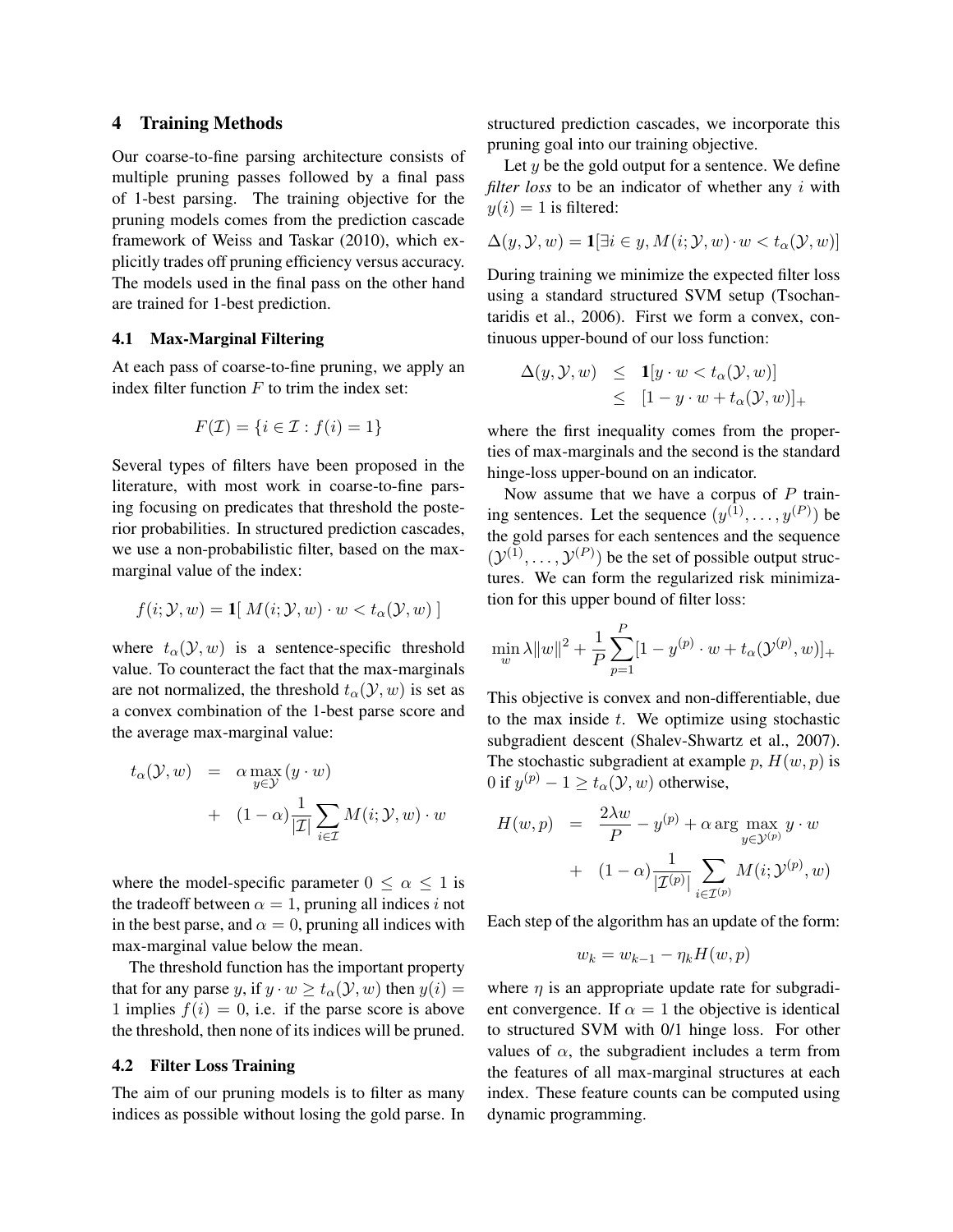|                         | First-order |           |        | Second-order |       |      | Third-order |      |       |      |        |      |
|-------------------------|-------------|-----------|--------|--------------|-------|------|-------------|------|-------|------|--------|------|
| Setup                   | Speed       | <b>PE</b> | Oracle | UAS          | Speed | PE   | Oracle      | UAS  | Speed | PE   | Oracle | UAS. |
| <b>NOPRUNE</b>          | 1.00        | 0.00      | 100    | 91.4         | 0.32  | 0.00 | 100         | 92.7 | 0.01  | 0.00 | 100    | 93.3 |
| <b>LENGTHDICTIONARY</b> | 1.94        | 43.9      | 99.9   | 91.5         | 0.76  | 43.9 | 99.9        | 92.8 | 0.05  | 43.9 | 99.9   | 93.3 |
| <b>LOCALSHORT</b>       | 3.08        | 76.6      | 99.1   | 91.4         | 1.71  | 76.4 | 99.1        | 92.6 | 0.31  | 77.5 | 99.0   | 93.1 |
| LOCAL                   | 4.59        | 89.9      | 98.8   | 91.5         | 2.88  | 83.2 | 99.5        | 92.6 | 1.41  | 89.5 | 98.8   | 93.1 |
| <b>FIRSTONLY</b>        | 3.10        | 95.5      | 95.9   | 91.5         | 2.83  | 92.5 | 98.4        | 92.6 | 1.61  | 92.2 | 98.5   | 93.1 |
| <b>FIRSTANDSECOND</b>   |             |           |        |              |       |      |             |      | 1.80  | 97.6 | 97.7   | 93.1 |
| <b>VINEPOSTERIOR</b>    | 3.92        | 94.6      | 96.5   | 91.5         | 3.66  | 93.2 | 97.7        | 92.6 | 1.67  | 96.5 | 97.9   | 93.1 |
| <b>VINECASCADE</b>      | 5.24        | 95.0      | 95.7   | 91.5         | 3.99  | 91.8 | 98.7        | 92.6 | 2.22  | 97.8 | 97.4   | 93.1 |
|                         | $k=8$       |           |        | $k = 16$     |       |      | $k=64$      |      |       |      |        |      |
| ZHANGNIVRE              | 4.32        |           |        | 92.4         | 2.39  |      |             | 92.5 | 0.64  |      |        | 92.7 |

Table 1: Results comparing pruning methods on PTB Section 22. Oracle is the max achievable UAS after pruning. Pruning efficiency (PE) is the percentage of non-gold first-order dependency arcs pruned. Speed is parsing time relative to the unpruned first-order model (around 2000 tokens/sec). UAS is the unlabeled attachment score of the final parses.

#### 4.3 1-Best Training

For the final pass, we want to train the model for 1 best output. Several different learning methods are available for structured prediction models including structured perceptron (Collins, 2002), max-margin models (Taskar et al., 2003), and log-linear models (Lafferty et al., 2001). In this work, we use the margin infused relaxed algorithm (MIRA) (Crammer and Singer, 2003; Crammer et al., 2006) with a hamming-loss margin. MIRA is an online algorithm with similar benefits as structured perceptron in terms of simplicity and fast training time. In practice, we found that MIRA with hamming-loss margin gives a performance improvement over structured perceptron and structured SVM.

#### 5 Parsing Experiments

To empirically demonstrate the effectiveness of our approach, we compare our vine pruning cascade with a wide range of common pruning methods on the Penn WSJ Treebank (PTB) (Marcus et al., 1993). We then also show that vine pruning is effective across a variety of different languages.

For English, we convert the PTB constituency trees to dependencies using the Stanford dependency framework (De Marneffe et al., 2006). We then train on the standard PTB split with sections 2-21 as training, section 22 as validation, and section 23 as test. Results are similar using the Yamada and Matsumoto (2003) conversion. We additionally selected six languages from the CoNLL-X shared task (Buchholz and Marsi, 2006) that cover a number of different language families: Bulgarian, Chinese, Japanese, German, Portuguese, and Swedish. We use the standard CoNLL-X training/test split and tune parameters with cross-validation.

All experiments use unlabeled dependencies for training and test. Accuracy is reported as unlabeled attachment score (UAS), the percentage of tokens with the correct head word. For English, UAS ignores punctuation tokens and the test set uses predicted POS tags. For the other languages we follow the CoNLL-X setup and include punctuation in UAS and use gold POS tags on the set set. Speedups are given in terms of time relative to a highly optimized C++ implementation. Our unpruned firstorder baseline can process roughly two thousand tokens a second and is comparable in speed to the greedy shift-reduce parser of Nivre et al. (2004).

#### 5.1 Models

Our parsers perform multiple passes over each sentence. In each pass we first construct a (pruned) hypergraph (Klein and Manning, 2005) and then perform feature computation and inference. We choose the highest  $\alpha$  that produces a pruning error of no more than 0.2 on the validation set (typically  $\alpha \approx$ 0.6) to filter indices for subsequent rounds (similar to Weiss and Taskar (2010)). We compare a variety of pruning models:

LENGTHDICTIONARY a deterministic pruning method that eliminates all arcs longer than the maximum length observed for each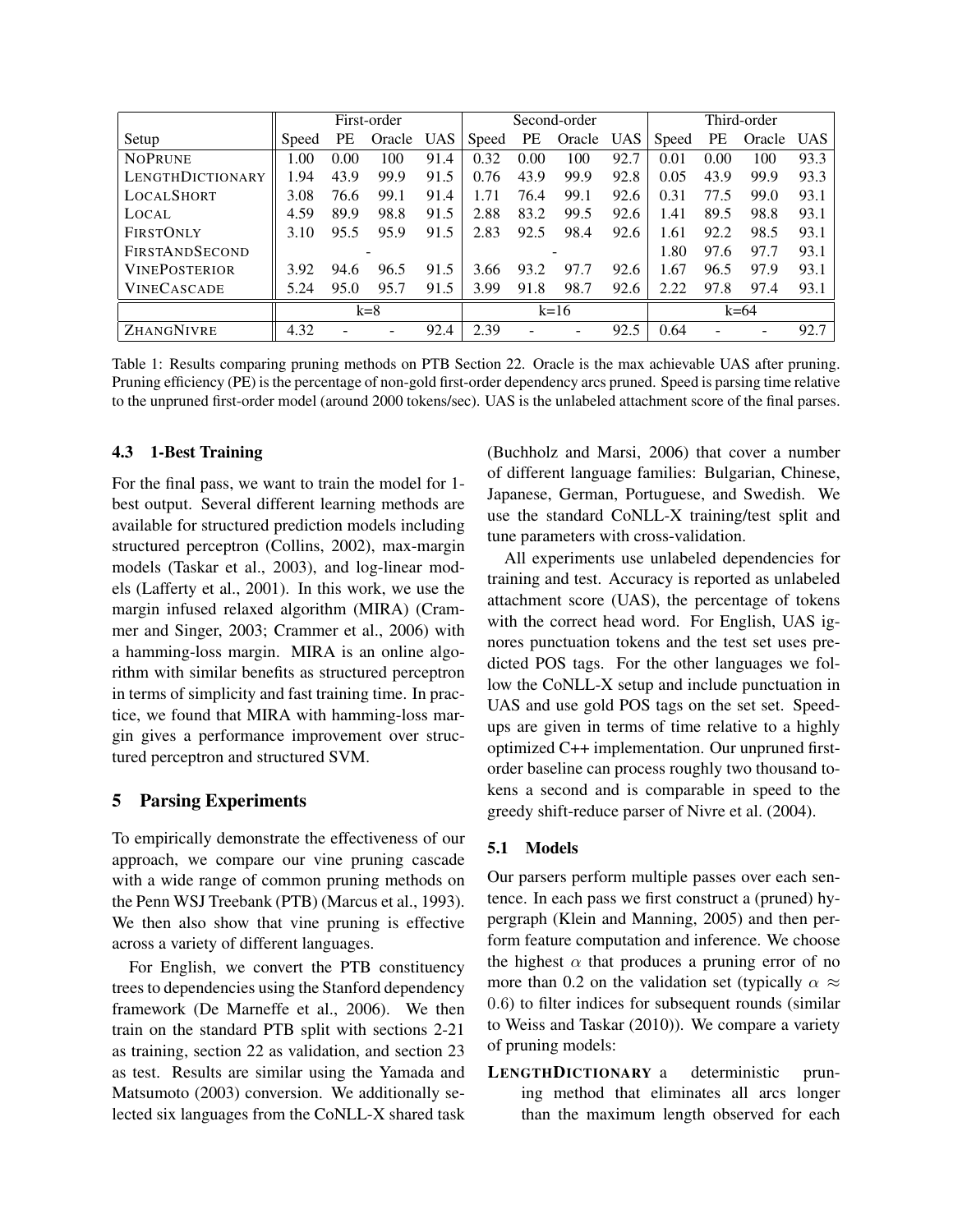head-modifier POS pair.

- LOCAL an unstructured arc classifier that chooses indices from  $\mathcal{I}_1$  directly without enforcing parse constraints. Similar to the quadratic-time filter from Bergsma and Cherry (2010).
- LOCALSHORT an unstructured arc classifier that chooses indices from  $\mathcal{I}_0$  directly without enforcing parse constraints. Similar to the lineartime filter from Bergsma and Cherry (2010).
- FIRSTONLY a structured first-order model trained with filter loss for pruning.
- FIRSTANDSECOND a structured cascade with first- and second-order pruning models.
- VINECASCADE the full cascade with vine, firstand second-order pruning models.
- VINEPOSTERIOR the vine parsing cascade trained as a CRF with L-BFGS (Nocedal and Wright, 1999) and using posterior probabilities for filtering instead of max-marginals.
- ZHANGNIVRE an unlabeled reimplementation of the linear-time, k-best, transition-based parser of Zhang and Nivre (2011). This parser uses composite features up to third-order with a greedy decoding algorithm. The reimplementation is about twice as fast as their reported speed, but scores slightly lower.

We found LENGTHDICTIONARY pruning to give significant speed-ups in all settings and therefore always use it as an initial pass. The maximum number of passes in a cascade is five: dictionary, vine, first-, and second-order pruning, and a final third-order 1 best pass.<sup>3</sup> We tune the pruning thresholds for each round and each cascade separately. This is because we might be willing to do a more aggressive vine pruning pass if the final model is a first-order model, since these two models tend to often agree.

### 5.2 Features

For the non-pruning models, we use a standard set of features proposed in the discriminative graphbased dependency parsing literature (McDonald et al., 2005; Carreras, 2007; Koo and Collins, 2010).



Figure 6: Mean parsing speed by sentence length for first-, second-, and third-order parsers as well as different pruning methods for first-order parsing. [b] indicates the empirical complexity obtained from fitting  $ax^b$ .

Included are lexical features, part-of-speech features, features on in-between tokens, as well as feature conjunctions, surrounding part-of-speech tags, and back-off features. In addition, we replicate each part-of-speech (POS) feature with an additional feature using coarse POS representations (Petrov et al., 2012). Our baseline parsing models replicate and, for some experiments, surpass previous best results.

The first- and second-order pruning models have the same structure, but for efficiency use only the basic features from McDonald et al. (2005). As feature computation is quite costly, future work may investigate whether this set can be reduced further. VINEPRUNE and LOCALSHORT use the same feature sets for short arcs. Outer arcs have features of the unary head or modifier token, as well as features for the POS tag bordering the cutoff and the direction of the arc.

### 5.3 Results

A comparison between the pruning methods is shown in Table 1. The table gives relative speedups, compared to the unpruned first-order baseline, as well as accuracy, pruning efficiency, and oracle scores. Note particularly that the third-order cascade is twice as fast as an unpruned first-order model and >200 times faster than the unpruned third-order baseline. The comparison with poste-

<sup>&</sup>lt;sup>3</sup> For the first-order parser, we found it beneficial to employ a reduced feature first-order pruner before the final model, i.e. the cascade has four rounds: dictionary, vine, first-order pruning, and first-order 1-best.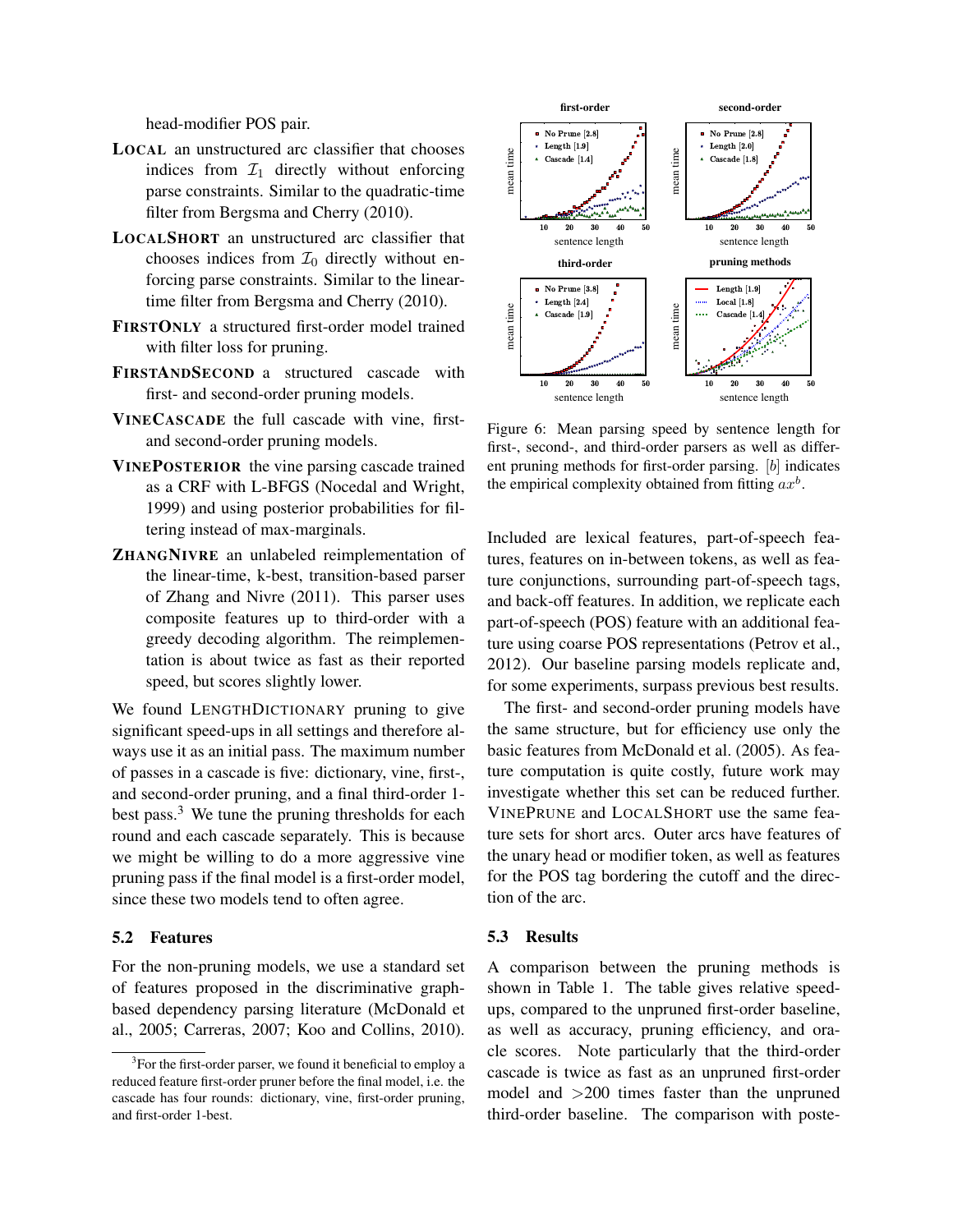|        | 1-Best Model |        |       |  |  |  |  |
|--------|--------------|--------|-------|--|--|--|--|
| Round  | First        | Second | Third |  |  |  |  |
| Vine   | 37%          | 27%    | 16%   |  |  |  |  |
| First  | 63%          | 30%    | 17%   |  |  |  |  |
| Second |              | 43%    | 18%   |  |  |  |  |
| Third  |              |        | 49%   |  |  |  |  |

Table 2: Relative speed of pruning models in a multi-pass cascade. Note that the 1-best models use richer features than the corresponding pruning models.

rior pruning is less pronounced. Filter loss training is faster than VINEPOSTERIOR for first- and third-order parsing, but the two models have similar second-order speeds. It is also noteworthy that oracle scores are consistently high even after multiple pruning rounds: the oracle score of our third-order model for example is 97.4%.

Vine pruning is particularly effective. The vine pass is faster than both LOCAL and FIRSTONLY and prunes more effectively than LOCALSHORT. Vine pruning benefits from having a fast, linear-time model, but still maintaining enough structure for pruning. While our pruning approach does not provide any asymptotic guarantees, Figure 6 shows that in practice our multi-pass parser scales well even for long sentences: Our first-order cascade scales almost linearly with the sentence length, while the third-order cascade scales better than quadratic. Table 2 shows that the final pass dominates the computational cost, while each of the pruning passes takes up roughly the same amount of time.

Our second- and third-order cascades also significantly outperform ZHANGNIVRE. The transitionbased model with  $k = 8$  is very efficient and effective, but increasing the  $k$ -best list size scales much worse than employing multi-pass pruning. We also note that while direct speed comparison are difficult, our parser is significantly faster than the published results for other high accuracy parsers, e.g. Huang and Sagae (2010) and Koo et al. (2010).

Table 3 shows our results across a subset of the CoNLL-X datasets, focusing on languages that differ greatly in structure. The unpruned models perform well across datasets, scoring comparably to the top results from the CoNLL-X competition. We see speed increases for our cascades with almost no loss in accuracy across all languages, even for languages with fairly free word order like German. This is

|                |   | First-order |      | Second-order |      | Third-order |      |  |
|----------------|---|-------------|------|--------------|------|-------------|------|--|
| Setup          |   | Speed       | UAS  | Speed        | UAS  | Speed       | UAS  |  |
| <b>BG</b>      | В | 1.90        | 90.7 | 0.67         | 92.0 | 0.05        | 92.1 |  |
|                | V | 6.17        | 90.5 | 5.30         | 91.6 | 1.99        | 91.9 |  |
| DE             | В | 1.40        | 89.2 | 0.48         | 90.3 | 0.02        | 90.8 |  |
|                | V | 4.72        | 89.0 | 3.54         | 90.1 | 1.44        | 90.8 |  |
| JA             | B | 1.77        | 92.0 | 0.58         | 92.1 | 0.04        | 92.4 |  |
|                | V | 8.14        | 91.7 | 8.64         | 92.0 | 4.30        | 92.3 |  |
| P <sub>T</sub> | B | 0.89        | 90.1 | 0.28         | 91.2 | 0.01        | 91.7 |  |
|                | V | 3.98        | 90.0 | 3.45         | 90.9 | 1.45        | 91.5 |  |
| Sw             | B | 1.37        | 88.5 | 0.45         | 89.7 | 0.01        | 90.4 |  |
|                | V | 6.35        | 88.3 | 6.25         | 89.4 | 2.66        | 90.1 |  |
| Zн             | B | 7.32        | 89.5 | 3.30         | 90.5 | 0.67        | 90.8 |  |
|                | V | 7.45        | 89.3 | 6.71         | 90.3 | 3.90        | 90.9 |  |
| EN             | B | 1.0         | 91.2 | 0.33         | 92.4 | 0.01        | 93.0 |  |
|                | V | 5.24        | 91.0 | 3.92         | 92.2 | 2.23        | 92.7 |  |

Table 3: Speed and accuracy results for the vine pruning cascade across various languages. B is the unpruned baseline model, and V is the vine pruning cascade. The first section of the table gives results for the CoNLL-X test datasets for Bulgarian (BG), German (DE), Japanese (JA), Portuguese (PT), Swedish (SW), and Chinese (ZH). The second section gives the result for the English (EN) test set, PTB Section 23.

encouraging and suggests that the outer arcs of the vine-pruning model are able to cope with languages that are not as linear as English.

### 6 Conclusion

We presented a multi-pass architecture for dependency parsing that leverages vine parsing and structured prediction cascades. The resulting 200-fold speed-up leads to a third-order model that is twice as fast as an unpruned first-order model for a variety of languages, and that also compares favorably to a state-of-the-art transition-based parser. Possible future work includes experiments using cascades to explore much higher-order models.

# Acknowledgments

We would like to thank the members of the Google NLP Parsing Team for comments, suggestions, bugfixes and help in general: Ryan McDonald, Hao Zhang, Michael Ringgaard, Terry Koo, Keith Hall, Kuzman Ganchev and Yoav Goldberg. We would also like to thank Andre Martins for showing that MIRA with hamming-loss margin performs better than other 1-best training algorithms.